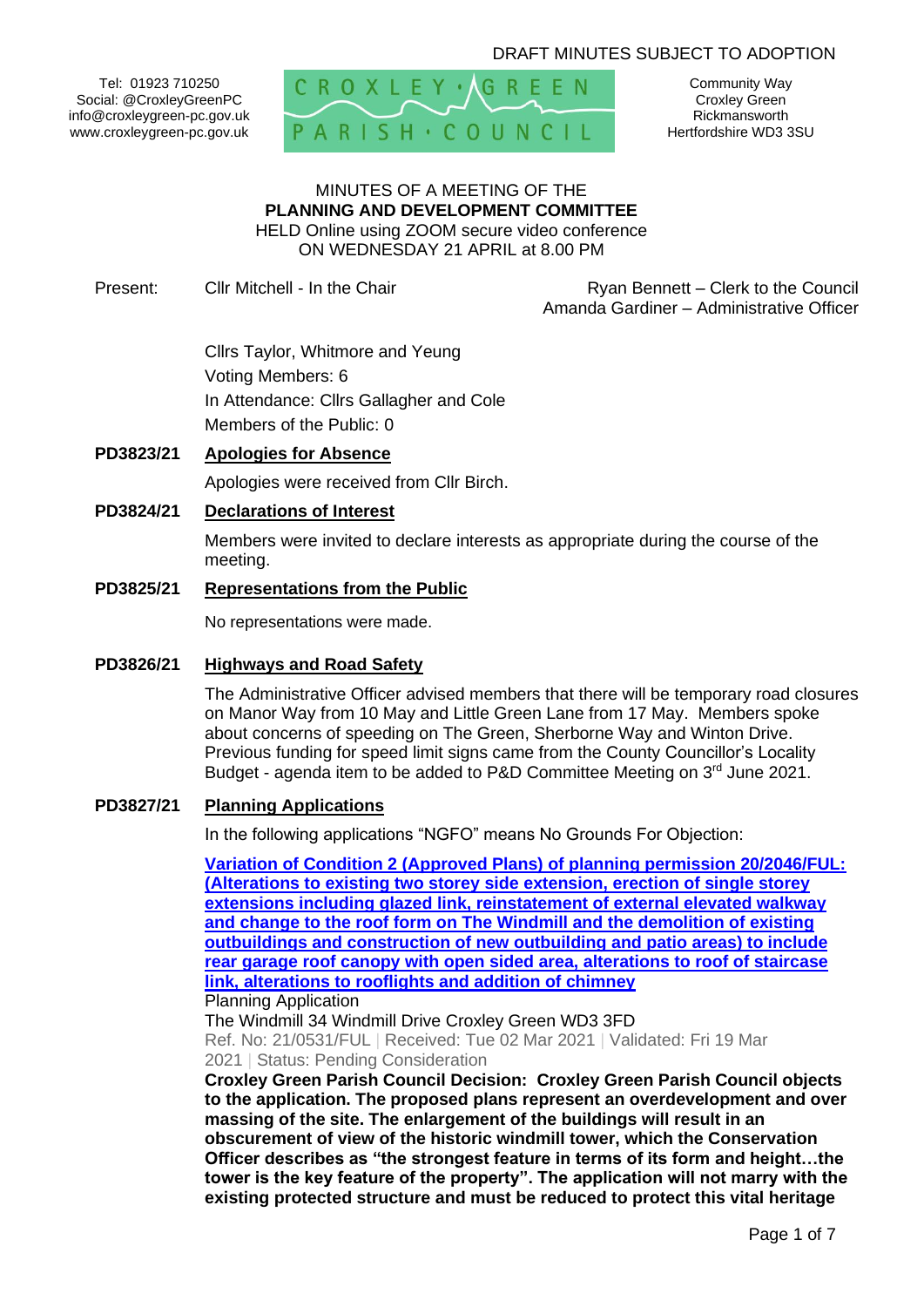**asset as per the approved plans of December 2020, A104 Rev 6. The committee also holds reservations regarding the garage canopy and support in full the letter of objection submitted by Mr. & Mrs. Bull.**

**[Variation of Condition 2 \(Approved Plans\) of Listed Building Consent](https://www3.threerivers.gov.uk/online-applications/applicationDetails.do?activeTab=summary&keyVal=QPCC4KQFMJP00&prevPage=inTray)  [20/2047/LBC: \(Listed Building Consent: Alterations to existing two storey side](https://www3.threerivers.gov.uk/online-applications/applicationDetails.do?activeTab=summary&keyVal=QPCC4KQFMJP00&prevPage=inTray)  [extension, erection of single storey extensions including glazed link,](https://www3.threerivers.gov.uk/online-applications/applicationDetails.do?activeTab=summary&keyVal=QPCC4KQFMJP00&prevPage=inTray)  [reinstatement of external elevated walkway and change to the roof form on The](https://www3.threerivers.gov.uk/online-applications/applicationDetails.do?activeTab=summary&keyVal=QPCC4KQFMJP00&prevPage=inTray)  [Windmill and the demolition of existing outbuildings and construction of new](https://www3.threerivers.gov.uk/online-applications/applicationDetails.do?activeTab=summary&keyVal=QPCC4KQFMJP00&prevPage=inTray)  [outbuilding and patio areas\) to include rear garage roof canopy with open sided](https://www3.threerivers.gov.uk/online-applications/applicationDetails.do?activeTab=summary&keyVal=QPCC4KQFMJP00&prevPage=inTray)  [area, alterations to roof of staircase link, alterations to rooflights and addition of](https://www3.threerivers.gov.uk/online-applications/applicationDetails.do?activeTab=summary&keyVal=QPCC4KQFMJP00&prevPage=inTray)  [chimney](https://www3.threerivers.gov.uk/online-applications/applicationDetails.do?activeTab=summary&keyVal=QPCC4KQFMJP00&prevPage=inTray)**

#### Planning Application

The Windmill 34 Windmill Drive Croxley Green WD3 3FD Ref. No: 21/0532/LBC | Received: Tue 02 Mar 2021 | Validated: Wed 17 Mar 2021 | Status: Pending Consideration

**Croxley Green Parish Council Decision: Croxley Green Parish Council objects to the application. The proposed plans represent an overdevelopment and over massing of the site. The enlargement of the buildings will result in an obscurement of view of the historic windmill tower, which the Conservation Officer describes as "the strongest feature in terms of its form and height…the tower is the key feature of the property". The application will not marry with the existing protected structure and must be reduced to protect this vital heritage asset as per the approved plans of December 2020, A104 Rev 6. The committee also holds reservations regarding the garage canopy and support in full the letter of objection submitted by Mr. & Mrs. Bull.**

# **[Erection of front dormer](https://www3.threerivers.gov.uk/online-applications/applicationDetails.do?activeTab=summary&keyVal=QPWE8SQFMPX00&prevPage=inTray)**

Planning Application 110 Links Way Croxley Green WD3 3RN Ref. No: 21/0657/FUL | Received: Mon 15 Mar 2021 | Validated: Mon 22 Mar 2021 | Status: Pending Consideration **Croxley Green Parish Council Decision: NGFO subject to neighbours comments taken into consideration**

#### **[Part single, part two storey rear extension and rear rooflights](https://www3.threerivers.gov.uk/online-applications/applicationDetails.do?activeTab=summary&keyVal=QQ1YDSQFMR000&prevPage=inTray)**

Planning Application 17 Beechcroft Avenue Croxley Green WD3 3EG Ref. No: 21/0672/FUL | Received: Tue 16 Mar 2021 | Validated: Tue 23 Mar 2021 | Status: Pending Consideration

**Croxley Green Parish Council Decision: NGFO subject to neighbours comments taken into consideration**

#### **[Part single storey, part two storey front, side and rear extensions](https://www3.threerivers.gov.uk/online-applications/applicationDetails.do?activeTab=summary&keyVal=QQIXGMQFMW400&prevPage=inTray)**

Planning Application 95 Kenilworth Drive Croxley Green WD3 3NN Ref. No: 21/0770/FUL | Received: Thu 25 Mar 2021 | Validated: Thu 25 Mar 2021 | Status: Pending Consideration

**Croxley Green Parish Council Decision: CGPC object to the rear extension being 1.6m beyond permitted development which may have an adverse effect on the neighbour. CGPC request the Planning Officer to check if the side doors looking at the neighbour's garden causes privacy issues. The front extension should not protrude further than the front of the bay. Neighbours comments should be taken into account. If the officer is minded to approve, CGPC does not request that it is called into the TRDC planning committee.**

**[Extension to dropped kerb and cross over including removal of parking bay](https://www3.threerivers.gov.uk/online-applications/applicationDetails.do?activeTab=summary&keyVal=QQKGY9QFMW900&prevPage=inTray)** Planning Application

270 Watford Road Croxley Green Rickmansworth Hertfordshire WD3 3DD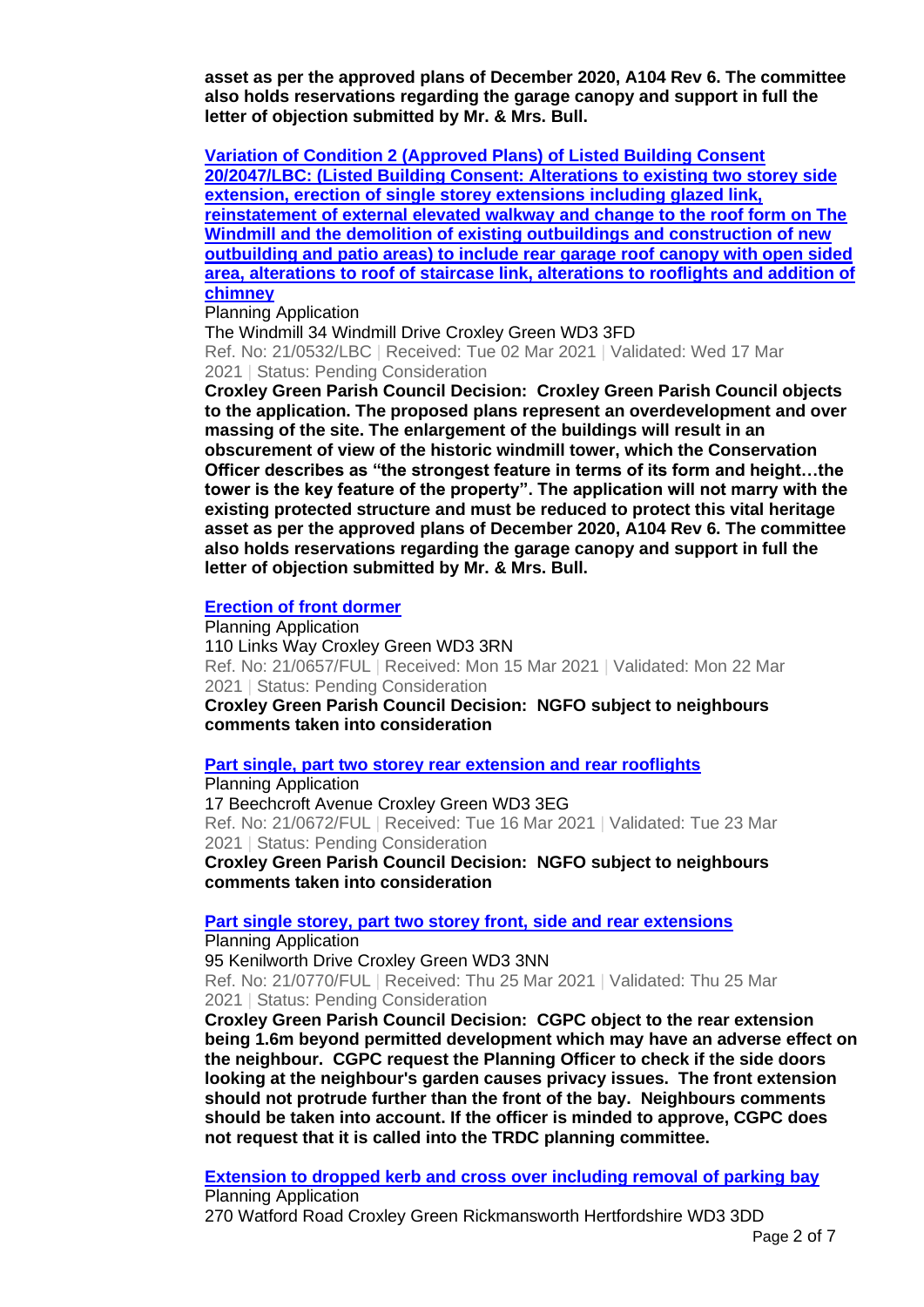Ref. No: 21/0779/FUL | Received: Fri 26 Mar 2021 | Validated: Fri 26 Mar 2021 | Status: Pending Consideration **Croxley Green Parish Council Decision: NGFO**

### **[Creation of a vehicular crossover](https://www3.threerivers.gov.uk/online-applications/applicationDetails.do?activeTab=summary&keyVal=QQ441GQFMRO00&prevPage=inTray)**

Planning Application 272 Watford Road Croxley Green WD3 3DD Ref. No: 21/0691/FUL | Received: Wed 17 Mar 2021 | Validated: Mon 29 Mar 2021 | Status: Pending Consideration **Croxley Green Parish Council Decision: NGFO**

**[Two storey side extension, single storey side and rear extensions, loft](https://www3.threerivers.gov.uk/online-applications/applicationDetails.do?activeTab=summary&keyVal=QQ1YD7QFMQY00&prevPage=inTray)  [conversion including formation of a crown roof and construction of front, rear](https://www3.threerivers.gov.uk/online-applications/applicationDetails.do?activeTab=summary&keyVal=QQ1YD7QFMQY00&prevPage=inTray)  [and side dormer windows, raised patio to rear, alterations to porch roof and](https://www3.threerivers.gov.uk/online-applications/applicationDetails.do?activeTab=summary&keyVal=QQ1YD7QFMQY00&prevPage=inTray)  [fenestration](https://www3.threerivers.gov.uk/online-applications/applicationDetails.do?activeTab=summary&keyVal=QQ1YD7QFMQY00&prevPage=inTray)** Planning Application 9 Green Lane Croxley Green WD3 3HR Ref. No: 21/0671/FUL | Received: Tue 16 Mar 2021 | Validated: Fri 26 Mar

2021 | Status: Pending Consideration

*[Cllr Mitchell declared a non-pecuniary interest and did not take part in the vote]*

**Croxley Green Parish Council Decision: CGPC object to this application on the same grounds shared by the neighbour. If the planning officer is minded to approve, CGPC request that it is called into the TRDC planning committee**

**[Single storey rear extension, first floor side extension, two storey side](https://www3.threerivers.gov.uk/online-applications/applicationDetails.do?activeTab=summary&keyVal=QQMBPUQFMXB00&prevPage=inTray)  [extension, roof alterations including extension to roof, insertion of rear dormer](https://www3.threerivers.gov.uk/online-applications/applicationDetails.do?activeTab=summary&keyVal=QQMBPUQFMXB00&prevPage=inTray)  [and removal of chimney to provide habitable accommodation within the loft](https://www3.threerivers.gov.uk/online-applications/applicationDetails.do?activeTab=summary&keyVal=QQMBPUQFMXB00&prevPage=inTray)  [space](https://www3.threerivers.gov.uk/online-applications/applicationDetails.do?activeTab=summary&keyVal=QQMBPUQFMXB00&prevPage=inTray)**

Planning Application

8 Green Lane Croxley Green WD3 3HR Ref. No: 21/0795/FUL | Received: Mon 29 Mar 2021 | Validated: Mon 29 Mar 2021 | Status: Pending Consideration

**Croxley Green Parish Council Decision: NGFO subject to neighbours comments taken into consideration and building work should be restricted to permitted building hours.**

**[Demolition of existing garage/store and construction of single storey side](https://www3.threerivers.gov.uk/online-applications/applicationDetails.do?activeTab=summary&keyVal=QOQ42VQFMDL00&prevPage=inTray)  [extension](https://www3.threerivers.gov.uk/online-applications/applicationDetails.do?activeTab=summary&keyVal=QOQ42VQFMDL00&prevPage=inTray)**

Planning Application 2 Winton Crescent Croxley Green WD3 3QX Ref. No: 21/0392/FUL | Received: Thu 18 Feb 2021 | Validated: Mon 29 Mar 2021 | Status: Pending Consideration

**Croxley Green Parish Council Decision: CGPC object to this application and support the concerns raised by neighbours. CGPC request planning restrictions to prevent the division of the property. If the officer is minded to approve, CGPC does not request that it is called into the TRDC planning committee.**

**[Alterations to existing rear conservatory](https://www3.threerivers.gov.uk/online-applications/applicationDetails.do?activeTab=summary&keyVal=QPJFKMQFMLN00&prevPage=inTray)**

Planning Application 26 Warwick Way Croxley Green WD3 3SA Ref. No: 21/0574/FUL | Received: Mon 08 Mar 2021 | Validated: Mon 29 Mar 2021 | Status: Pending Consideration

**Croxley Green Parish Council Decision: NGFO subject to neighbours comments taken into consideration**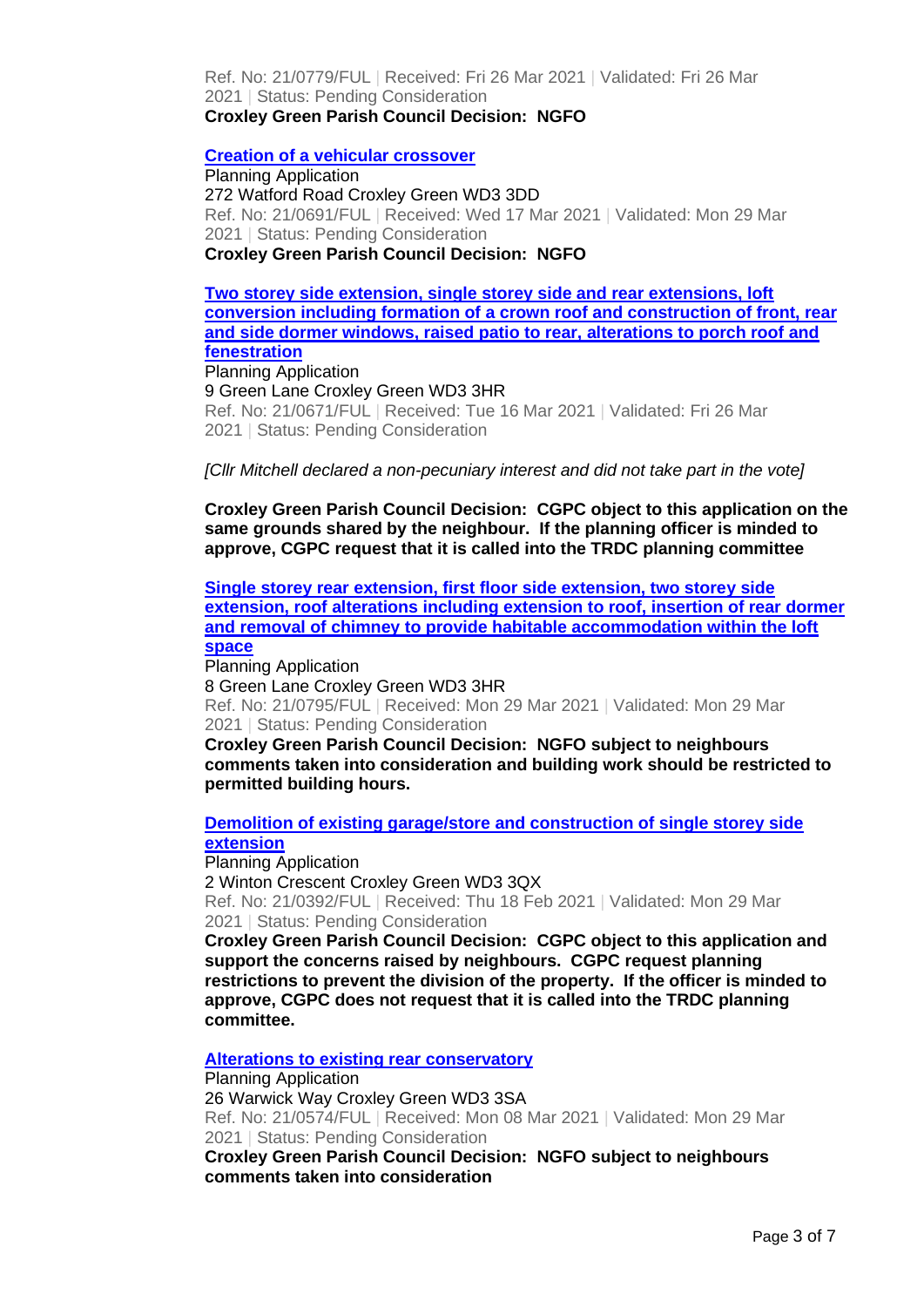## **[Demolition of conservatory and construction of single storey rear extension,](https://www3.threerivers.gov.uk/online-applications/applicationDetails.do?activeTab=summary&keyVal=QQTNJWQFMYE00&prevPage=inTray)  [single storey side infill extension, conversion of garage to habitable use and](https://www3.threerivers.gov.uk/online-applications/applicationDetails.do?activeTab=summary&keyVal=QQTNJWQFMYE00&prevPage=inTray)  [external paving](https://www3.threerivers.gov.uk/online-applications/applicationDetails.do?activeTab=summary&keyVal=QQTNJWQFMYE00&prevPage=inTray)**

Planning Application 10 Uplands Croxley Green WD3 4RD Ref. No: 21/0821/FUL | Received: Wed 31 Mar 2021 | Validated: Wed 31 Mar 2021 | Status: Pending Consideration

## *[Cllr Gallagher declared a non-pecuniary interest and did not take part in the vote]*

**Croxley Green Parish Council Decision: CGPC request the Planning Officer to check if the side doors looking at the South East neighbour's garden cause any privacy issues.**

## **[Re-design of existing garden to include extension of existing patio, erection of](https://www3.threerivers.gov.uk/online-applications/applicationDetails.do?activeTab=summary&keyVal=QOX7MAQFMEW00&prevPage=inTray)  [new boundary fence; construction](https://www3.threerivers.gov.uk/online-applications/applicationDetails.do?activeTab=summary&keyVal=QOX7MAQFMEW00&prevPage=inTray) of shed and a pergola**

Planning Application Wildfell Green Lane Croxley Green WD3 3HR Ref. No: 21/0416/FUL | Received: Mon 22 Feb 2021 | Validated: Fri 26 Mar 2021 | Status: Pending Consideration

**Croxley Green Parish Council Decision: NGFO subject to Conservation Officer approving as appropriate.**

#### **[Demolition of existing conservatory and erection of single storey rear extension](https://www3.threerivers.gov.uk/online-applications/applicationDetails.do?activeTab=summary&keyVal=QQEX35QFMUD00&prevPage=inTray)** Planning Application

213 New Road Croxley Green WD3 3HE Ref. No: 21/0735/FUL | Received: Tue 23 Mar 2021 | Validated: Tue 30 Mar 2021 | Status: Pending Consideration

**Croxley Green Parish Council Decision: CGPC request the Planning Officer to check the neighbour's concerns about loss of light.**

# **[Single storey side and rear extension and alterations to fenestration](https://www3.threerivers.gov.uk/online-applications/applicationDetails.do?activeTab=summary&keyVal=QPT037QFMOO00&prevPage=inTray)**

Planning Application 63 Springfield Close Croxley Green WD3 3HG Ref. No: 21/0631/FUL | Received: Thu 11 Mar 2021 | Validated: Tue 30 Mar 2021 | Status: Pending Consideration

**Croxley Green Parish Council Decision: NGFO subject to neighbours comments taken into consideration**

**[Variation of Condition 2 \(Plan numbers\) pursuant to planning permission](https://www3.threerivers.gov.uk/online-applications/applicationDetails.do?activeTab=summary&keyVal=QQEWYVQFMU000&prevPage=inTray)  [20/1935/FUL: \(Single storey rear extension and first floor side and rear](https://www3.threerivers.gov.uk/online-applications/applicationDetails.do?activeTab=summary&keyVal=QQEWYVQFMU000&prevPage=inTray)  [extension\) to allow for alteration to rear fenestration](https://www3.threerivers.gov.uk/online-applications/applicationDetails.do?activeTab=summary&keyVal=QQEWYVQFMU000&prevPage=inTray)**

Planning Application 10 Hedges Way Croxley Green WD3 3FA Ref. No: 21/0729/FUL | Received: Tue 23 Mar 2021 | Validated: Tue 30 Mar 2021 | Status: Pending Consideration

## *[Cllr Gallagher declared a non-pecuniary interest and did not take part in the vote]*

## **Croxley Green Parish Council Decision: NGFO**

**[Partial conversion of existing garage and installation of bay window](https://www3.threerivers.gov.uk/online-applications/applicationDetails.do?activeTab=summary&keyVal=QQKH0MQFMWG00&prevPage=inTray)** Planning Application 1 The Orchard On The Green Croxley Green WD3 3HS Ref. No: 21/0782/FUL | Received: Fri 26 Mar 2021 | Validated: Wed 31 Mar 2021 | Status: Pending Consideration

**Croxley Green Parish Council Decision: NGFO subject to Conservation Officer approving as appropriate.**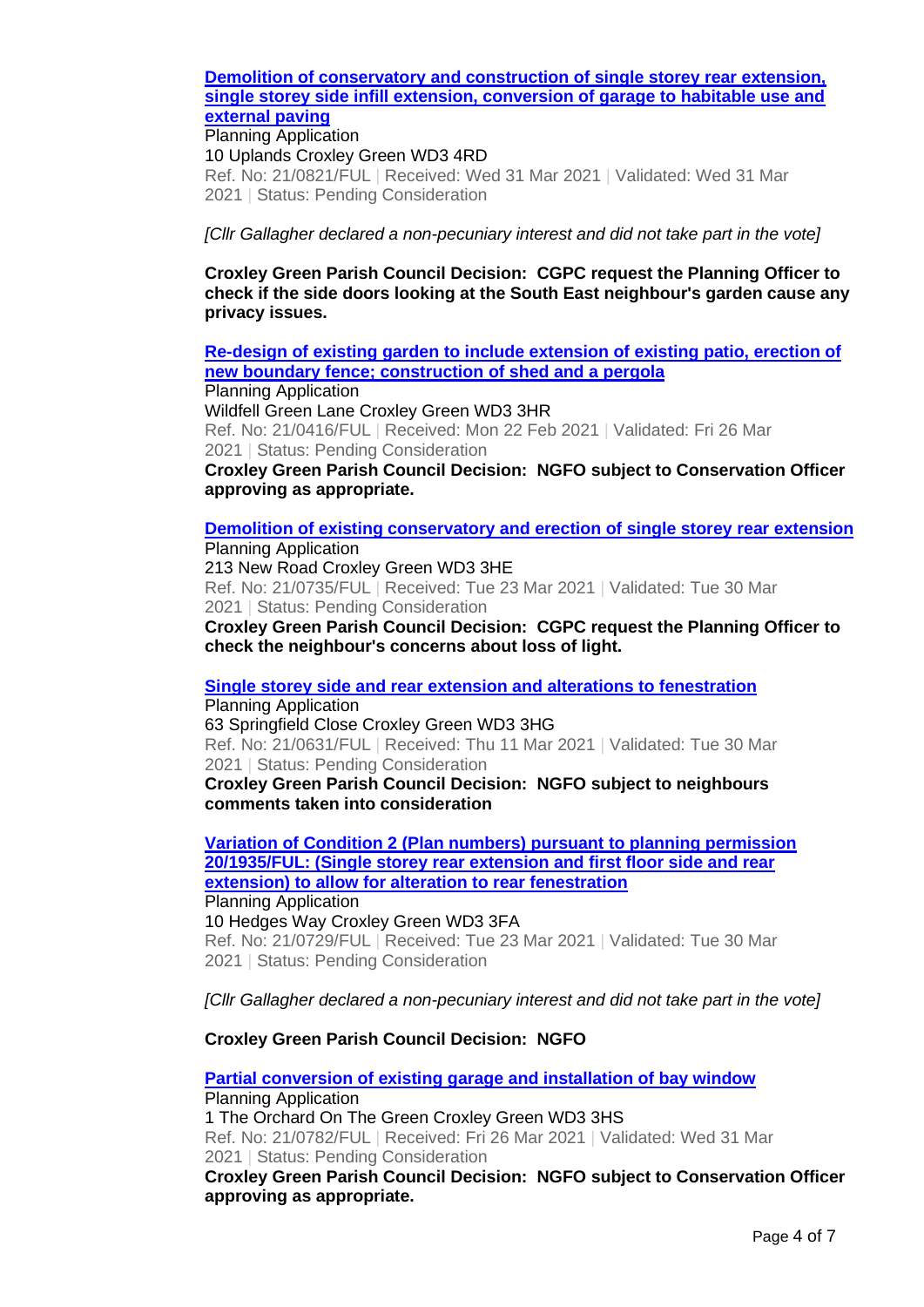**[Alterations to existing shop front, internal alterations and new kitchen extract](https://www3.threerivers.gov.uk/online-applications/applicationDetails.do?activeTab=summary&keyVal=QR52M6QFN1M00&prevPage=inTray)  [located behind the new sign](https://www3.threerivers.gov.uk/online-applications/applicationDetails.do?activeTab=summary&keyVal=QR52M6QFN1M00&prevPage=inTray)**

Planning Application

3A The Green Croxley Green WD3 3AJ Ref. No: 21/0877/FUL | Received: Tue 06 Apr 2021 | Validated: Tue 06 Apr 2021 | Status: Pending Consideration

**Croxley Green Parish Council Decision: CGPC request the Planning Officer check the proposed sign complies with the Croxley Green Neighbourhood Plan guidance policy SF1 and guidelines annex G**

**[Advertisement Consent: New non-illuminated fascia sign](https://www3.threerivers.gov.uk/online-applications/applicationDetails.do?activeTab=summary&keyVal=QR52MBQFN1N00&prevPage=inTray)**

Planning Application 3A The Green Croxley Green WD3 3AJ Ref. No: 21/0878/ADV | Received: Tue 06 Apr 2021 | Validated: Tue 06 Apr 2021 | Status: Pending Consideration

**Croxley Green Parish Council Decision: CGPC request the Planning Officer check the proprosed sign complies with the Croxley Green Neighbourhood Plan guidance policy SF1 and guidelines annex G**

**[Increase in height of existing side/rear extension and replacement of flat roof](https://www3.threerivers.gov.uk/online-applications/applicationDetails.do?activeTab=summary&keyVal=QQKGZOQFMWC00&prevPage=inTray)  [with pitched roof and alterations](https://www3.threerivers.gov.uk/online-applications/applicationDetails.do?activeTab=summary&keyVal=QQKGZOQFMWC00&prevPage=inTray) to fenestration**

Planning Application 32 Dulwich Way Croxley Green Rickmansworth Hertfordshire WD3 3PY Ref. No: 21/0780/FUL | Received: Fri 26 Mar 2021 | Validated: Fri 26 Mar 2021 | Status: Pending Consideration **Croxley Green Parish Council Decision: NGFO subject to neighbours** 

**comments taken into consideration**

**[Single storey side/rear extension](https://www3.threerivers.gov.uk/online-applications/applicationDetails.do?activeTab=summary&keyVal=QQMBOIQFMX500&prevPage=inTray)**

Planning Application 22 Owens Way Croxley Green WD3 3PU Ref. No: 21/0792/FUL | Received: Mon 29 Mar 2021 | Validated: Wed 07 Apr 2021 | Status: Pending Consideration

**Croxley Green Parish Council Decision: CGPC consider this application an overdevelopment of the site. Neighbours comments should be taken into account.**

**[Single storey rear extension](https://www3.threerivers.gov.uk/online-applications/applicationDetails.do?activeTab=summary&keyVal=QR6MBHQFN2100&prevPage=inTray)**

Planning Application 33 Winchester Way Croxley Green WD3 3QE Ref. No: 21/0885/FUL | Received: Wed 07 Apr 2021 | Validated: Wed 07 Apr 2021 | Status: Pending Consideration

**Croxley Green Parish Council Decision: NGFO subject to neighbours comments taken into consideration**

**[Demolition of existing garage and construction of single storey front, side and](https://www3.threerivers.gov.uk/online-applications/applicationDetails.do?activeTab=summary&keyVal=QQQ9A5QFMXR00&prevPage=inTray)  [rear extension](https://www3.threerivers.gov.uk/online-applications/applicationDetails.do?activeTab=summary&keyVal=QQQ9A5QFMXR00&prevPage=inTray)**

Planning Application 248 Baldwins Lane Croxley Green WD3 3LQ Ref. No: 21/0800/FUL | Received: Mon 29 Mar 2021 | Validated: Thu 08 Apr 2021 | Status: Pending Consideration

**Croxley Green Parish Council Decision: CGPC note the front extension is in front of the existing building line which does not comply with the Neighbourhood Plan CA2, but in this location as long as the front extension does not extend beyond the line of the adjoining semi, no grounds for objection subject to neighbour comments.**

**[Demolition of existing store and construction of part single storey, part two](https://www3.threerivers.gov.uk/online-applications/applicationDetails.do?activeTab=summary&keyVal=QQRSXGQFMY600&prevPage=inTray)  [storey rear extension and first floor side extension above existing garage,](https://www3.threerivers.gov.uk/online-applications/applicationDetails.do?activeTab=summary&keyVal=QQRSXGQFMY600&prevPage=inTray)**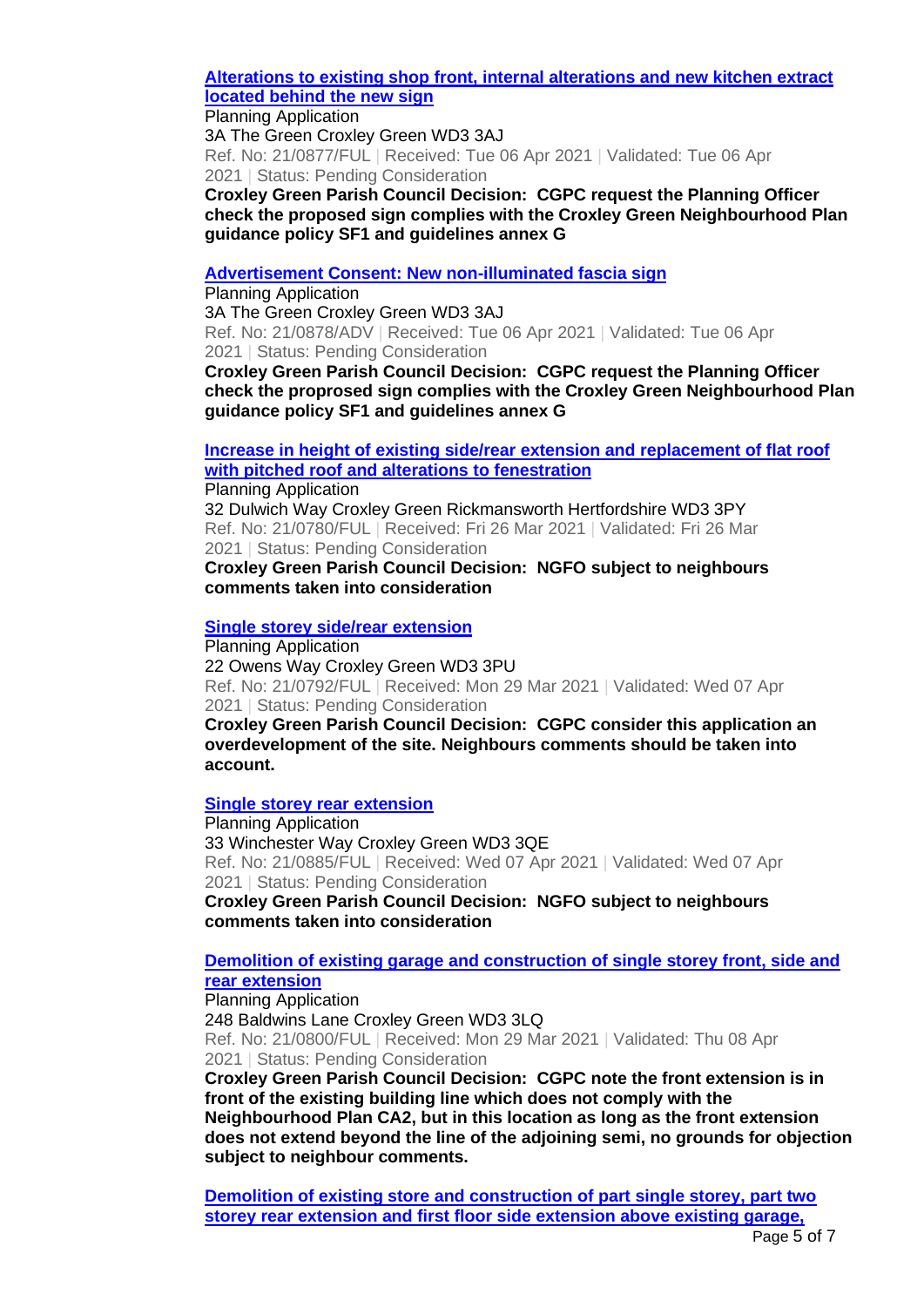## **[increase in height of existing garage and raised patio to rear and single storey](https://www3.threerivers.gov.uk/online-applications/applicationDetails.do?activeTab=summary&keyVal=QQRSXGQFMY600&prevPage=inTray)  [front extension](https://www3.threerivers.gov.uk/online-applications/applicationDetails.do?activeTab=summary&keyVal=QQRSXGQFMY600&prevPage=inTray)**

Planning Application 31 Hastings Way Croxley Green WD3 3SQ Ref. No: 21/0809/FUL | Received: Tue 30 Mar 2021 | Validated: Wed 07 Apr 2021 | Status: Pending Consideration

**Croxley Green Parish Council Decision: CGPC request the Planning Officer asks for modifications to the front extension to ensure that it complies with Neighbourhood Plan CA2, Appendix C.2.2**

**[Part retrospective: Erection of detached outbuilding](https://www3.threerivers.gov.uk/online-applications/applicationDetails.do?activeTab=summary&keyVal=QQKS36QFMWR00&prevPage=inTray)**

Planning Application 115 Springfield Close Croxley Green WD3 3HG Ref. No: 21/0787/FUL | Received: Fri 26 Mar 2021 | Validated: Tue 06 Apr 2021 | Status: Pending Consideration **Croxley Green Parish Council Decision: CGPC object to the height, proximity to** 

**the street and impact to the street scene of the detached outbuilding. If planning officer is minded to approve, CGPC requests that it is called into the TRDC planning committee.**

## **PD3828/21 Recent Decisions by Three Rivers District Council**

## **Approved**

| <b>Application:</b>    | Construction of front porch, part conversion of garage into<br>habitable accommodation, single storey rear extension,<br>replacement of flat roof with pitched roof form and<br>alterations to fenestration |
|------------------------|-------------------------------------------------------------------------------------------------------------------------------------------------------------------------------------------------------------|
| <b>Address:</b>        | 6 Uplands Croxley Green WD3 4RD                                                                                                                                                                             |
| <b>Application No:</b> | 21/0189/FUL                                                                                                                                                                                                 |
| <b>CGPC Decision</b>   | NGFO subject to neighbour comments                                                                                                                                                                          |
| <b>TRDC Decision</b>   | Approved                                                                                                                                                                                                    |
| <b>Application:</b>    | Demolition of existing conservatory and construction of<br>single storey rear extension                                                                                                                     |
| Address:               | 63 Sherborne Way Croxley Green WD3 3PQ                                                                                                                                                                      |
| <b>Application No:</b> | 21/0405/FUL                                                                                                                                                                                                 |
| <b>CGPC Decision</b>   | CGPC request the Planning Officer to check if there is<br>overlooking.                                                                                                                                      |
| <b>TRDC Decision</b>   | Approved                                                                                                                                                                                                    |
| <b>Application:</b>    | <b>Single storey rear extension</b>                                                                                                                                                                         |
| Address:               | 2 Old Barn Lane Croxley Green WD3 3HU                                                                                                                                                                       |
| <b>Application No:</b> | 21/0401/FUL                                                                                                                                                                                                 |
| <b>CGPC Decision</b>   | CGPC note there is a substantial application<br>(20/2612/FUL) pending determination by TRDC and<br>request that this application is considered together with it.                                            |
| <b>TRDC Decision</b>   | Approved                                                                                                                                                                                                    |
| <b>Application:</b>    | Single storey front porch extension and internal alterations                                                                                                                                                |
| <b>Address:</b>        | 38 Beechcroft Avenue Croxley Green Rickmansworth<br>Hertfordshire WD3 3EQ                                                                                                                                   |
| <b>Application No:</b> | 21/0352/FUL                                                                                                                                                                                                 |
| <b>CGPC Decision</b>   | <b>NGFO</b>                                                                                                                                                                                                 |
| <b>TRDC Decision</b>   | Approved                                                                                                                                                                                                    |